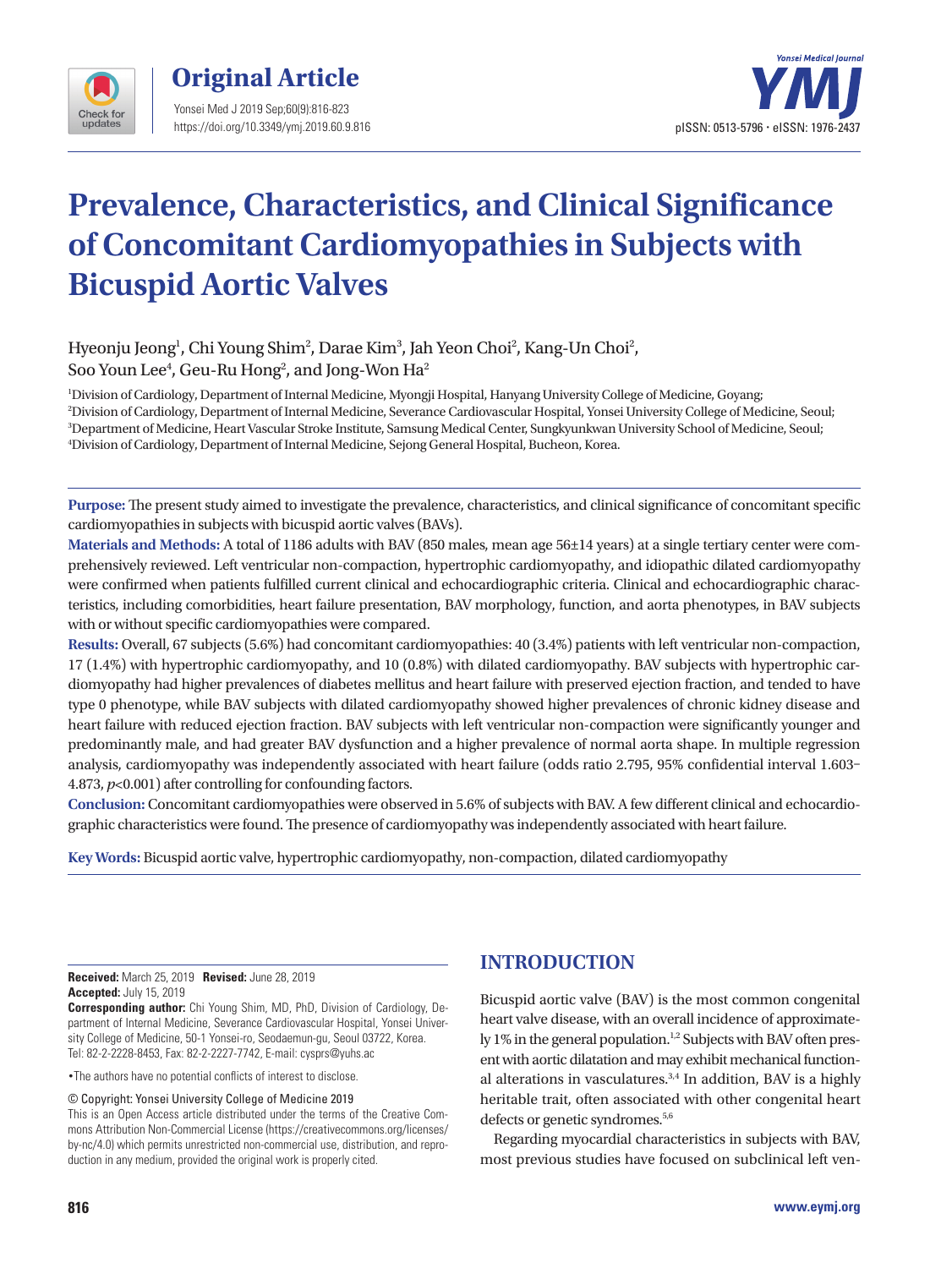tricular dysfunction associated with increased aortic stiffness.7-9 Although a possible association between BAV and specific cardiomyopathies (CMs) based on common genetic traits has been proposed in several case reports, $10,11$  data on the prevalence of coexisting specific CMs in subjects with BAV are limited. In a previous study, an incidence of 11% for left ventricular non-compaction (LVNC) in 109 patients with BAV was reported.12 In a recent large population study, a prevalence of only 0.4% for hypertrophic CM (HCM) was reported in 5430 patients with BAV, similar to the general population.<sup>13</sup> However, the prevalence of concomitant specific CMs might be different based on ethnicity. Moreover, data are lacking regarding clinical and echocardiographic characteristics based on the type of concomitant CMs. Therefore, in the present study, the prevalence, characteristics, and clinical significance of concomitant CMs, including LVNC, HCM, and idiopathic dilated CM (DCM), were determined using a large Korean BAV registry.

### **MATERIALS AND METHODS**

#### **Study population**

We retrospectively reviewed subjects diagnosed with BAV using transthoracic echocardiography in Severance Cardiovascular Hospital from January 2003 to December 2017. A total of 1186 subjects (850 males, mean age 56±14 years) were included in this study. All echocardiographic studies in subjects with BAV were manually reviewed for confirmation. Patient medical data as recorded by the physicians were carefully reviewed by two experienced observers who were blinded to echocardiography results. Patients who presented with acute heart failure were not included in the present study. The institutional review board of Severance Hospital approved the present study (IRB No. 2015-0403-001), which was conducted in compliance with the Declaration of Helsinki. The subjects were classified into four groups based on the presence of specific CMs.

Standard two-dimensional and Doppler measurements were performed following the American Society of Echocardiography guidelines.<sup>14</sup> BAV was diagnosed based on anatomic evaluation of the aortic valve, when only two cusps were unequivocally identified in systole and diastole in the short-axis view and with a clear "fish mouth" appearance during systole.15 BAV morphology was classified into four types based on position and pattern of raphe and cusps: Type 1 exhibited fusion of the left coronary and right coronary cusps, type 2 indicated fusion of the right coronary and noncoronary cusps, and type 3 comprised fusion of the left coronary and noncoronary cusps. Type 0 was recorded when there were two developed cusps and no raphe (true type).15,16 The severity of aortic stenosis or aortic regurgitation was assessed using integrated approaches.17,18 The dimensions of the sinus of Valsalva, sinotubular junction, and ascending aorta were measured as previously described.7,15 The presence of aortopathy was defined as an ascending aorta dimension ≥40 mm, as previously defined.

HCM was clinically diagnosed based on the presence of unexplained myocardial hypertrophy (wall thickness ≥15 mm) in the absence of local or systemic etiologies capable of producing the extent of hypertrophy evident.<sup>13</sup> Mild systemic hypertension was not an exclusion criterion in the diagnosis of HCM. Subjects with coexisting HCM were subdivided into three morphologically obstructive HCM subgroups, non-obstructive HCM, non-apical HCM, or non-obstructive apical HCM, based on either the presence of left ventricular outflow track obstruction or the predominant hypertrophy at the left ventricular apex. LVNC was diagnosed based on previously suggested echocardiographic criteria<sup>19-21</sup> and/or ratios between noncompacted and compacted layers of the left ventricular wall on cardiac magnetic resonance imaging.<sup>22</sup> If the diagnosis of LVNC was suspected but not confirmed using echocardiography, cardiac magnetic resonance imaging was performed. DCM was defined as an ejection fraction <40% in the presence of increased left ventricular dimension. Subjects with ischemic heart disease, uncorrected or corrected severe aortic stenosis or aortic regurgitation, and other reversible causes were excluded from diagnosis of idiopathic DCM in this study. Echocardiographic data were gathered and analyzed by experienced sonographers blinded to each patient's clinical data. Heart failure was diagnosed using current diagnostic criteria<sup>23</sup> and was categorized based on left ventricular ejection fraction (LVEF) as follows: heart failure with preserved ejection fraction (LVEF ≥50%) and heart failure with reduced ejection fraction (LVEF  $<$ 50%).

Continuous variables are expressed as a mean±standard deviation. Categorical variables are expressed as a number (percentage). Comparisons between groups were performed using standard  $\lambda^2$  tests for categorical variables and paired t-tests for continuous variables. Univariate and multivariate logistic regression analyses were performed. All statistical analyses were performed using SPSS Statistics, version 23.0 (IBM, Armonk, NY, USA). *p* values <0.05 were considered statistically significant.

### **RESULTS**

#### **Prevalence of coexistent CMs in BAV subjects**

Overall, 67 subjects (5.6%) had concomitant CMs: 10 (0.8%) subjects with DCM, 17 (1.4%) with HCM, and 40 (3.4%) with LVNC. Among the subjects with coexistent HCM, five had obstructive HCM, six presented with non-obstructive HCM, and six with apical HCM (Fig. 1).

### **Characteristics of BAV subjects with HCM, LVNC, or DCM**

Baseline characteristics of the subjects with or without specific CMs are shown in Table 1. Subjects with DCM had a higher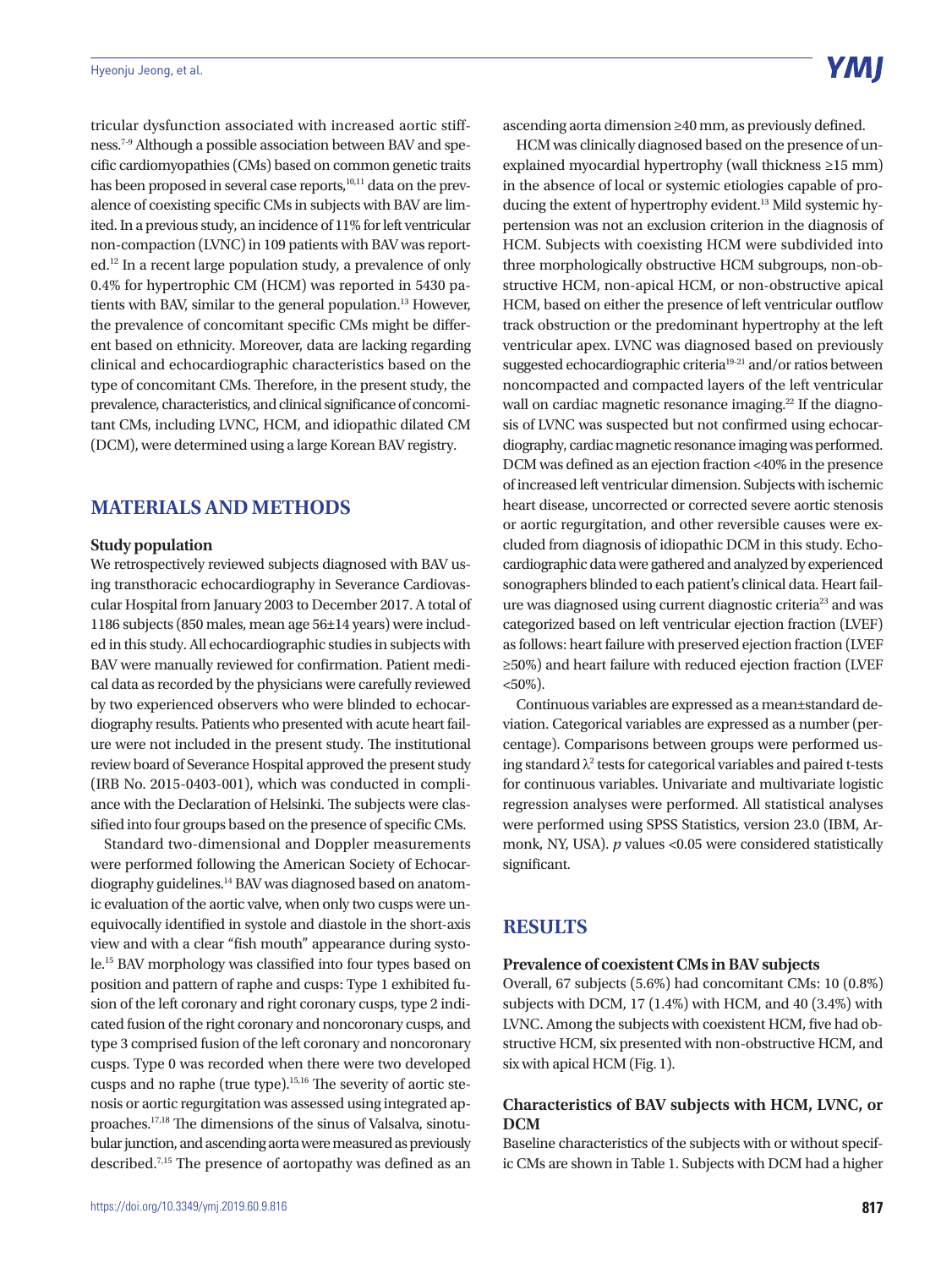

**Fig. 1.** Prevalence of specific cardiomyopathies in bicuspid aortic valves (BAV) subjects. (A) A total of 1186 BAV subjects. (B) Sixty-seven BAV subjects with cardiomyopathy (CM). LVNC, left ventricular non-compaction; DCM, dilated cardiomyopathy; HCM, hypertrophic cardiomyopathy.

| Table 1. Baseline Characteristics according to the Presence of Specific Cardiomyopathy |  |  |
|----------------------------------------------------------------------------------------|--|--|
|----------------------------------------------------------------------------------------|--|--|

|                                      | No CM (n=1119) | $DCM$ (n=10) | $HCM(n=17)$           | <b>LVNC</b> $(n=40)$  | <i>p</i> value |
|--------------------------------------|----------------|--------------|-----------------------|-----------------------|----------------|
| Age (yr)                             | $56 + 15$      | $56\pm5$     | $60 + 13$             | $51 \pm 16^{*1}$      | 0.097          |
| Male                                 | 793 (71)       | 8(80)        | 13(77)                | $35(88)$ *            | 0.135          |
| Body mass index (kg/m <sup>2</sup> ) | $23.9 \pm 3.6$ | $23.7 + 3.5$ | $24.7 + 2.2$          | $23.4 + 3.2$          | 0.666          |
| <b>Hypertension</b>                  | 462 (41)       | 3(30)        | 10(59)                | 17(43)                | 0.444          |
| Diabetes mellitus                    | 209 (19)       | 3(30)        | $9(52)$ *             | $4(10)^{\ddagger}$    | 0.001          |
| Dyslipidemia                         | 231(21)        | 1(10)        | 3(18)                 | 10(25)                | 0.742          |
| CAD                                  | 182 (16)       | 0(0)         | 2(12)                 | 5(13)                 | 0.464          |
| CKD                                  | 97(9)          | $3(30)^{*}$  | 2(12)                 | 4(10)                 | 0.124          |
| Heart failure                        | 178 (16)       | $6(60)$ *    | 8(47)                 | $8(20)$ <sup>tt</sup> | < 0.001        |
| Preserved EF                         | 129 (12)       | 0(0)         | $8(47)$ <sup>*1</sup> | $6(15)^{\ddagger}$    | < 0.001        |
| <b>Reduced EF</b>                    | 49 (4)         | $6(60)$ *    | $0(0)^{t}$            | $2(5)^{t}$            | < 0.001        |

CM, cardiomyopathy; DCM, dilated cardiomyopathy; HCM, hypertrophic cardiomyopathy; LVNC, left ventricular non-compaction; CAD, coronary artery disease; CKD, chronic kidney disease; EF, ejection fraction.

Values are presented as mean±standard deviation or n (%) unless otherwise indicated.

\**p*<0.05 compared to the group with no CM; † *p*<0.05 compared to the DCM group; ‡ *p*<0.05 compared to the HCM group.

prevalence of chronic kidney disease and heart failure with reduced ejection fraction, compared with those without CM. Subjects with HCM showed higher prevalences of diabetes mellitus and heart failure with preserved ejection fraction than those without CM. Subjects with LVNC were younger and predominantly male, compared with those without CM. In addition, subjects with LVNC exhibited a lower prevalence of heart failure than patients with DCM or HCM.

Table 2 shows the structural and functional characteristics of the left ventricle in each group. The echocardiographic variables, including left ventricle dimension, wall thickness, and LVEF, were significantly different among the groups because of their own disease characteristics. LA volume index values in BAV subgroups with specific CMs were significantly greater

than those in the BAV group without CMs. Early diastolic mitral annular tissue (e') velocity and ratio of early diastolic mitral inflow velocity to e' velocity (E/e') in BAV subgroups with HCM and DCM were also significantly greater than those in BAV subgroups without CMs. However, right ventricular systolic pressure was not significantly different among the groups.

The BAV characteristics in Table 3 and Fig. 2 show that the type 1 BAV phenotype (fusion of right and left coronary cusps) was the most prevalent morphology in all groups. Although subjects with HCM tended to have type 0 phenotype, there was no statistically significant differences in BAV phenotypes among the groups. Subjects with DCM comprised a higher prevalence of no or mild dysfunction, while subjects with LVNC exhibited a lower prevalence of no or mild dysfunction. Regarding aorta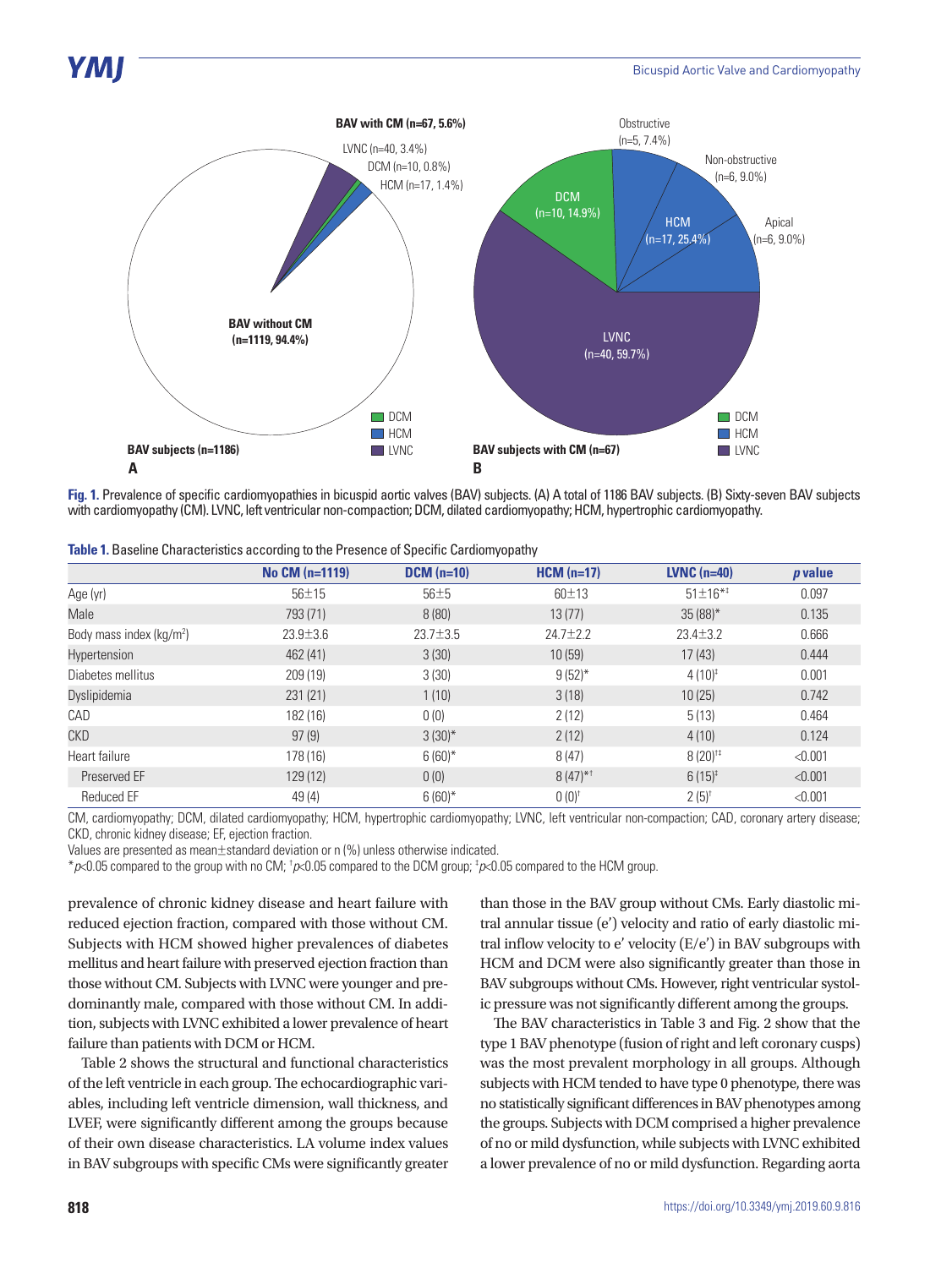phenotypes, subjects with LVNC revealed a higher prevalence of normal shape than those without CMs. Although statistical significance was not observed, more DCM patients had predominant AA phenotype, and none showed predominant sinus of Valsalva. Fig. 3 illustrates the representative cases of coexisting CMs in subjects with BAV.

#### **Clinical significance of concomitant CMs in BAV**

Logistic regression analysis was performed to investigate factors associated with heart failure in subjects with BAV. In univariate analysis, increased age was significantly associated with heart failure [odds ratio (OR) 1.035, *p*<0.001], while gender was not. Comorbidities, such as hypertension (OR 1.793, *p*<0.001), diabetes mellitus (OR 1.704, *p*=0.003), and chronic kidney disease (OR 2.226, *p*<0.001), were significantly associated with heart failure. Aortic valve dysfunction was not a significant associating factor for heart failure. However, an increased aorta diameter (OR 1.020, *p*=0.046) was significantly associated with heart failure. Moreover, presence of CM was the strongest factor associated with heart failure (OR 2.582, *p*<0.001). In multivariate analysis, age, hypertension, chronic kidney disease, and presence of concomitant CM were independently associ-

| Table 2. Left Ventricle Characteristics according to the Presence of Specific Cardiomyopathy |  |  |  |
|----------------------------------------------------------------------------------------------|--|--|--|
|                                                                                              |  |  |  |

| No CM (n=1119)  | $DCM$ (n=10)     | $HCM(n=17)$                   | <b>LVNC</b> $(n=40)$            | <i>p</i> value |
|-----------------|------------------|-------------------------------|---------------------------------|----------------|
| $53.5 \pm 9.1$  | 68.7±10.3*       | $50.7 \pm 9.9$ <sup>t</sup>   | $59.0 \pm 10.2$ * <sup>1‡</sup> | < 0.001        |
| $36.3 \pm 8.7$  | $59.2 \pm 9.8$ * | $31.9 \pm 8.1$ * <sup>†</sup> | $41.9 \pm 9.5$ * <sup>††</sup>  | < 0.001        |
| $10.7 + 2.2$    | $10.1 \pm 2.6$   | $14.7 \pm 4.2$ * <sup>†</sup> | $10.7 \pm 2.3^{\ddagger}$       | < 0.001        |
| $10.5 \pm 2.0$  | $10.3 \pm 2.2$   | $12.2 \pm 2.3$ * <sup>†</sup> | $10.7 \pm 2.0^{\ddagger}$       | 0.005          |
| $63 \pm 12$     | $29 \pm 11*$     | $70+8**$                      | $58 \pm 12^{*11}$               | < 0.001        |
| $32.0 \pm 16.4$ | 46.9±21.4*       | $36.0 \pm 14.4$               | $37.7 \pm 16.4*$                | 0.004          |
| $6.1 \pm 2.5$   | $3.5 \pm 1.4*$   | $4.1 \pm 1.6^*$               | $6.7 \pm 3.0^{1}$               | < 0.001        |
| $13.0 \pm 5.9$  | $20.0 \pm 6.6*$  | $17.5 \pm 7.3*$               | $12.8 \pm 5.4$ <sup>t‡</sup>    | < 0.001        |
| 29±11           | $33 \pm 12$      | 25±5                          | 29±10                           | 0.526          |
|                 |                  |                               |                                 |                |

CM, cardiomyopathy; DCM, dilated cardiomyopathy; HCM, hypertrophic cardiomyopathy; LVNC, left ventricular non-compaction; LVEDD, left ventricular end-diastolic dimension; LVESD, left ventricular end-systolic dimension; IVS, interventricular septum; PW, posterior wall; LV, left ventricle; LA, left atrium; e', early diastolic mitral annular tissue; E/e', ratio of early diastolic mitral inflow velocity to early diastolic mitral annular tissue velocity; RVSP, right ventricular systolic pressure.

Values are presented as mean±standard deviation unless otherwise indicated.

\**p*<0.05 compared to the group with no CM; † *p*<0.05 compared to the DCM group; ‡ *p*<0.05 compared to the HCM group.

#### **Table 3.** BAV and Aorta Characteristics according to the Presence of Specific Cardiomyopathy

|                                      | No CM (n=1119)  | $DCM$ (n=10)    | $HCM(n=17)$     | $LVNC$ (n=40)         | <i>p</i> value |
|--------------------------------------|-----------------|-----------------|-----------------|-----------------------|----------------|
| <b>BAV</b> phenotypes                |                 |                 |                 |                       |                |
| Type 1 (RCC+LCC)                     | 713 (64)        | 7(70)           | 10(56)          | 26(65)                | 0.934          |
| Type 2 (RCC+NCC)                     | 192 (17)        | 1(10)           | 2(11)           | 8(20)                 | 0.939          |
| Type 3 (LCC+NCC)                     | 62(6)           | 1(10)           | 0(0)            | 2(5)                  | 0.653          |
| Type 0 (True)                        | 150 (13)        | 1(10)           | 6(30)           | 4(10)                 | 0.725          |
| <b>BAV</b> dysfunction               |                 |                 |                 |                       |                |
| No or mild dysfunction               | 383 (34)        | $6(60)^+$       | 5(28)           | $7(18)$ <sup>*†</sup> | 0.048          |
| Significant AS                       | 481 (43)        | 3(30)           | 9(53)           | 23(58)                | 0.080          |
| Significant AR                       | 354 (32)        | 2(20)           | 6(35)           | 16(40)                | 0.308          |
| AV area by $C.E.$ (cm <sup>2</sup> ) | $1.60 \pm 0.35$ | $1.69 \pm 0.34$ | $1.50 \pm 0.35$ | $1.57 \pm 0.36$       | 0.249          |
| AV peak gradient (mm Hg)             | $13.6 \pm 8.4$  | $11.9 \pm 7.3$  | $18.5 \pm 9.5$  | $17.1 \pm 8.7$        | 0.169          |
| Aorta phenotypes                     |                 |                 |                 |                       |                |
| Normal shape                         | 388 (35)        | 2(20)           | 6(3)            | $20(50)*$             | 0.106          |
| Predominant Valsalva sinus           | 162(15)         | 0(0)            | 4(24)           | 4(10)                 | 0.597          |
| Predominant AA                       | 536 (48)        | 7(70)           | 8(47)           | 16(40)                | 0.414          |
| Presence of aortopathy               | 473 (42)        | 5(50)           | 10(59)          | 16(40)                | 0.808          |
| AA diameter (mm)                     | $38.2 \pm 7.7$  | $39.3 \pm 6.1$  | 38.9±8.3        | $37.6 \pm 9.4$        | 0.621          |

BAV, bicuspid aortic valve; CM, cardiomyopathy; DCM, dilated cardiomyopathy; HCM, hypertrophic cardiomyopathy; LVNC, left ventricular noncompaction; RCC, right coronary cusp; LCC, left coronary cusp; NCC, non-coronary cusp; AS, aortic stenosis; AR, aortic regurgitation; AV, aortic valve; C.E., continuity equation; AA, ascending aorta.

Values are presented as mean±standard deviation or n (%) unless otherwise indicated.

\**p*<0.05 compared to the group with no CM; † *p*<0.05 compared to the DCM group.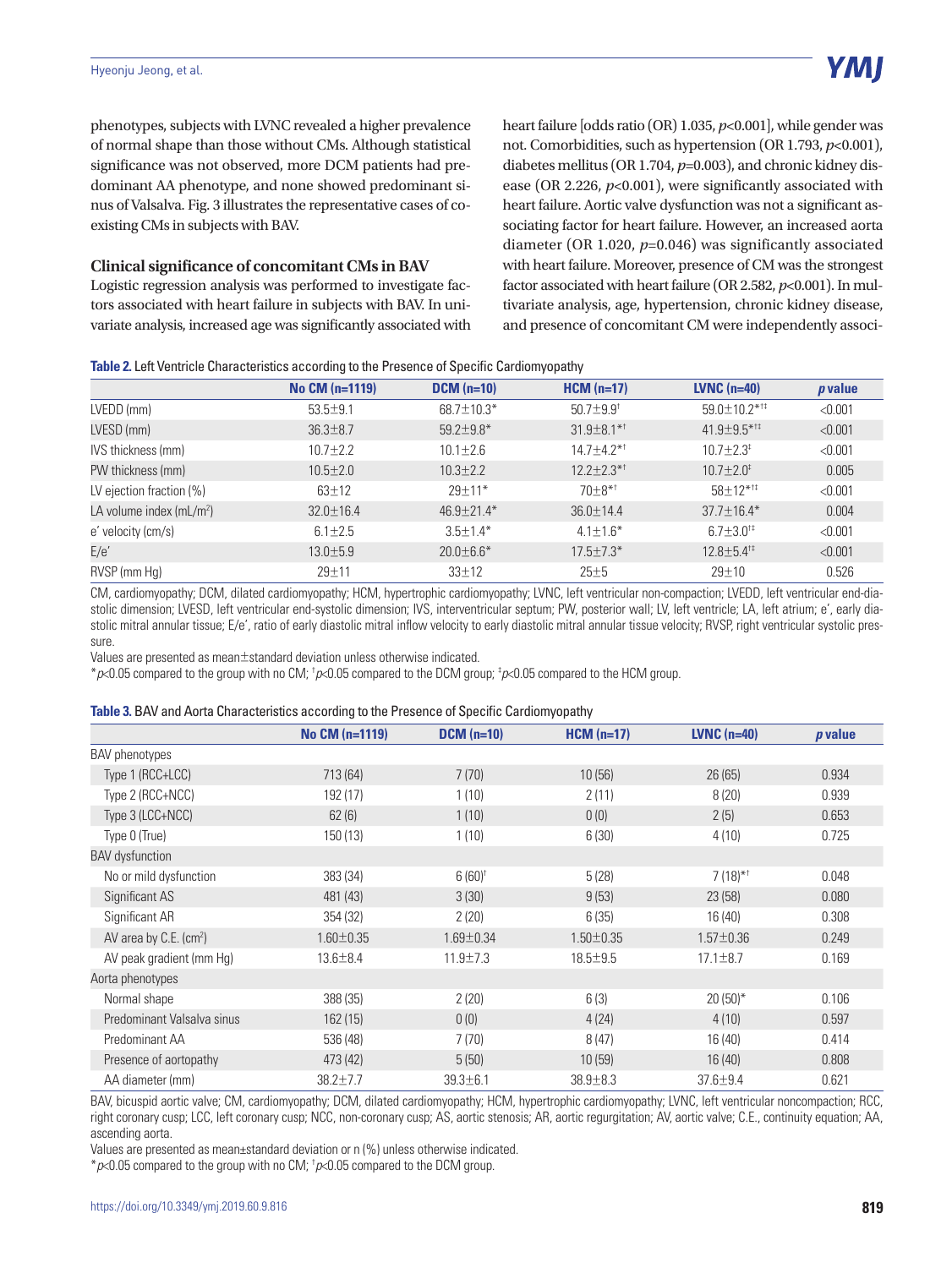# YMJ



**Fig. 2.** (A) Bicuspid aortic valves (BAV) phenotypes according to the presence of specific cardiomyopathies (CMs). (B) Aorta phenotypes according to the presence of specific CMs. DCM, dilated cardiomyopathy; HCM, hypertrophic cardiomyopathy; LVNC, left ventricular non-compaction.



**Fig. 3.** Representative cases of coexisting cardiomyopathies in bicuspid aortic valves subjects. (A) Hypertrophic cardiomyopathy, (B) left ventricular noncompaction, and (C) dilated cardiomyopathy.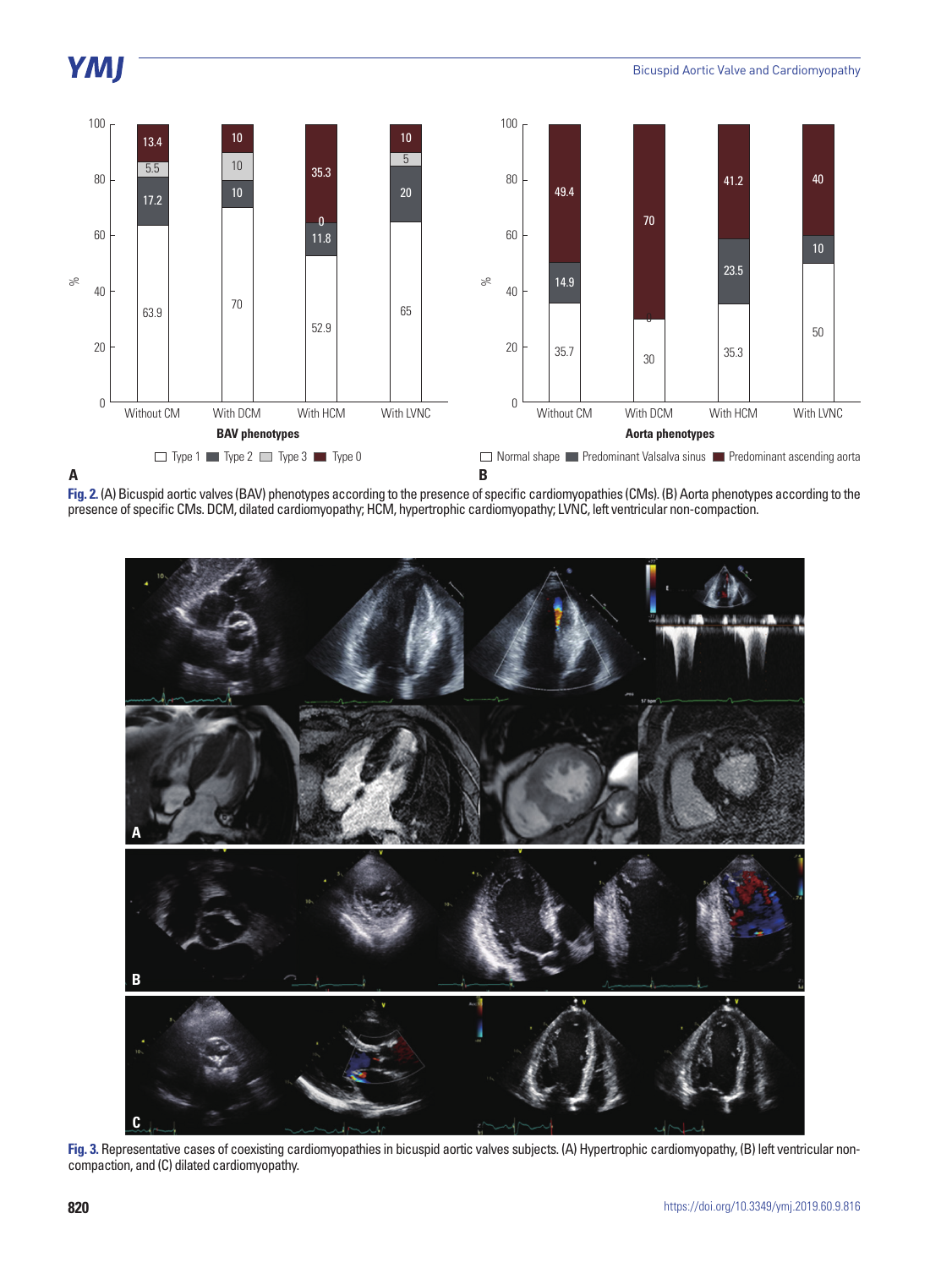ated with heart failure (Table 4). Neither the presence of aortopathy nor increased aorta diameter was independently associated with heart failure in multivariate analysis.

## **DISCUSSION**

The principal findings of the present study are as follows. First, approximately 6% of BAV subjects had concomitant CMs. LVNC was the most prevalent; however, its prevalence in BAV subjects was only 3.4% lower than that previously reported. Second, BAV subjects with specific CMs had distinct clinical and echocardiographic features. Third, age, hypertension, and presence of CM were significantly associated with heart failure. To the best of our knowledge, this is the first study in which the prevalence, characteristics, and clinical implications of concomitant specific CMs were identified in adults with BAV using data from a large Korean registry.

Case reports of specific CMs in BAV subjects have been sporadic, and studies on their prevalences are limited. Agarwal, et al.12 reported the incidence of LVNC in patients with BAV. In their retrospective observational study, 12 of 109 BAV patients (11.0%) were diagnosed with LVNC based on echocardiographic criteria. The mean age at diagnosis was 33±17 years. The incidence was greater and mean age at diagnosis was significantly lower values thereof than in our study. Chandra, et al.<sup>24</sup> researched the incidence of LVNC in Caucasians and African-Americans, but not Asians, and revealed inter-racial differences in the frequency thereof in BAV patients. Therefore, the differences in incidences between the present study and Agarwal, et al.12 may likely be due to population characteristics, including age and race. Padang, et al.13 reported the incidence of HCM in patients with BAV. In their retrospective cohort, 23 patients were diagnosed with HCM and BAV based on echocardiographic criteria. The mean age at diagnosis was 52±16 years. Their study showed 0.9% of patients with HCM had coexistent BAV and 0.4% of patients with BAV had coexistent HCM. The incidence of BAV in the general population is usually approxi-

| <b>Table 4.</b> Factors associated with Heart Failure in BAV Subjects |  |  |
|-----------------------------------------------------------------------|--|--|
|-----------------------------------------------------------------------|--|--|

mately 1%; therefore, the incidence of BAV was not deemed different between HCM and general populations. In our study, 1.4% of patients had concomitant BAV and HCM, and these results are similar to a previous study.<sup>13</sup> In the present study, idiopathic DCM was identified in 0.8% of BAV subjects, similar to the results found in the general population. To date, studies on the prevalence of DCM in BAV subjects have not been published, probably because a certain degree of aortic valve dysfunction can result in chamber dilatation and myocardial dysfunction. To eliminate confounding factors, patients with significant aortic valve dysfunction were excluded when diagnosing idiopathic DCM. Therefore, the actual prevalence of coexisting DCM in BAV subjects might be underestimated in this study. In a previous study, genetic factors were suggested as a possible cause of coexistent BAV and HCM.25 However, few studies exist on genes in patients with BAV and specific CMs. In the future, genetic analysis will be important in studying the relationship between BAV and CM.

Recently, research into BAV has focused not only in the valve itself, but also in relation to the left ventricle and aorta.<sup>7-9</sup> Since BAV patients with concomitant CMs have prominent characteristics of their own myocardial disease, there were no significantly different characteristics in BAV morphology, aortic valve dysfunction, or aorta phenotype in overall group comparison. Although type 0 BAV phenotype and presence of aortopathy tended to be more prevalent in BAV patients with HCM, these tendencies did not show statistical significance.

Predictably, the presence of specific CMs may influence a patient's clinical course, especially in regards to heart failure in BAV subjects. Heart failure was associated with 16.9% of all BAV subjects and 32.8% of BAV subjects with specific CMs. In univariate analysis, age and well-known comorbidities were correlated with heart failure, as expected. Regarding several specific characteristics in BAV subjects, increased aortic diameter was positively associated with heart failure, while significant aortic valve dysfunction was not. These findings support a possible ventricular vascular interaction in BAV subjects, which has been suggested in previous studies.<sup>3,7-9</sup> However, the

| <b>Variable</b>      |           | <b>Univariate</b> |                |           | <b>Multivariate</b>      |                          |  |
|----------------------|-----------|-------------------|----------------|-----------|--------------------------|--------------------------|--|
|                      | <b>OR</b> | 95% CI            | <i>p</i> value | <b>OR</b> | 95% CI                   | $p$ value                |  |
| Age                  | 1.035     | 1.002-1.047       | < 0.001        | 1.029     | 1.016-1.042              | < 0.001                  |  |
| Female               | 1.164     | $0.835 - 1.623$   | 0.370          | 1.167     | $0.924 - 1.651$          | 0.384                    |  |
| Body mass index      | 1.027     | $0.986 - 1.069$   | 0.197          | 1.025     | $0.981 - 1.072$          | 0.273                    |  |
| Hypertension         | 1.793     | 1.320-2.435       | < 0.001        | 1.436     | 1.034-1.195              | 0.031                    |  |
| Diabetes mellitus    | 1.704     | 1.196-2.429       | 0.003          | 1.171     | 0.798-1.179              | 0.419                    |  |
| CKD                  | 2.226     | 1.420 - 3.489     | < 0.001        | 1.635     | 1.013-2.038              | 0.044                    |  |
| Significant AS or AR | 0.958     | $0.691 - 1.327$   | 0.795          | 0.960     | 0.684-1.348              | 0.815                    |  |
| Aortopathy           | 1.320     | $0.973 - 1.790$   | 0.074          | 1.194     | $0.795 - 1.508$          | 0.581                    |  |
| Aorta diameter       | 1.020     | $1.000 - 1.040$   | 0.046          | ٠         | $\overline{\phantom{a}}$ | $\overline{\phantom{a}}$ |  |
| CM                   | 2.582     | 1.513-4.406       | 0.001          | 2.795     | 1.603-4.873              | < 0.001                  |  |

BAV, bicuspid aortic valve; OR, odds ratio; CI, confidence interval; CKD, chronic kidney disease; AS, aortic stenosis; AR, aortic regurgitation; CM, cardiomyopathy.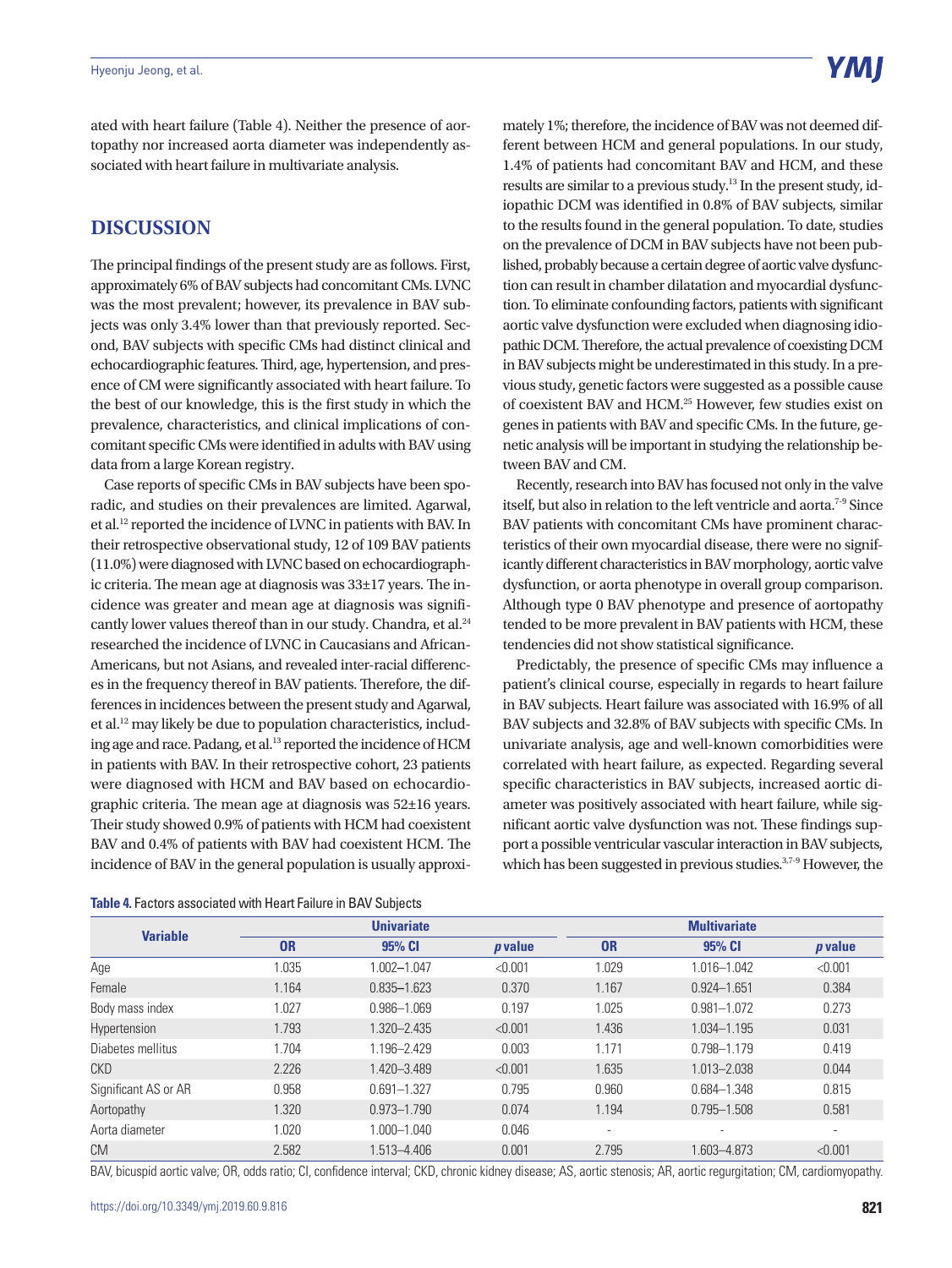# **YMI**

strongest factor associated with heart failure was the presence of CM. Consequently, in multivariate analysis, age, hypertension, and presence of CM were independently associated with heart failure.

The present study had several limitations. First, this study included only Korean BAV subjects from a single tertiary referral center, which may result in bias. Therefore, multinational studies including various ethnic groups are needed to evaluate the prevalence of CMs in BAV subjects. However, we believe this study was the first to report on the prevalence of concomitant CMs in a large Korean registry using comprehensive reviews. Second, data were lacking regarding common genetic backgrounds in BAV patients with CMs. The results of this study may be a basis for future genetic research. Third, chronic hemodynamic effects of significant AS resulting in acquired LV hypertrophy or noncompaction cannot be fully excluded, although patients with severe AS were not included in this study. Forth, aortic diameters were measured based on echocardiographic imaging alone because only some BAV subjects underwent computed tomography or cardiac magnetic resonance imaging.

In conclusion, concomitant BAV with CMs was observed in 5.6% of our BAV population. Several clinical and echocardiographic characteristics, including comorbidities, heart failure presentation, BAV phenotypes, valve function, and presence of aortopathy were found in these patients. The presence of CM was independently associated with heart failure.

## **ACKNOWLEDGEMENTS**

This study was supported in part by a faculty research grant of Yonsei University College of Medicine (6-2012-0206).

# **AUTHOR CONTRIBUTIONS**

Conceptualization: Chi Young Shim. Data curation: Soo Youn Lee and Hyeonju Jeong. Formal analysis: Hyeonju Jeong and Chi Young Shim. Investigation: Hyeonju Jeong. Methodology: Hyeonju Jeong and Chi Young Shim. Project administration: Chi Young Shim. Resources: Hyeonju Jeong, Chi Young Shim, Darae Kim, Jah Yeon Choi, Kang-Un Choi, Soo Youn Lee, Geu-Ru Hong, and Jong-Won Ha. Software: Hyeonju Jeong and Chi Young Shim.

## **ORCID iDs**

Hyeonju Jeong https://orcid.org/0000-0002-7916-3624 Chi Young Shim https://orcid.org/0000-0002-6136-0136 Darae Kim https://orcid.org/0000-0003-3284-0904 Jah Yeon Choi https://orcid.org/0000-0002-6793-4137 Kang-Un Choi https://orcid.org/0000-0002-3385-3152 Soo Youn Lee https://orcid.org/0000-0002-1241-891X Geu-Ru Hong https://orcid.org/0000-0003-4981-3304 Jong-Won Ha https://orcid.org/0000-0002-8260-2958

## **REFERENCES**

- 1. Ward C. Clinical significance of the bicuspid aortic valve. Heart 2000;83:81-5.
- 2. Prakash SK, Bossé Y, Muehlschlegel JD, Michelena HI, Limongelli G, Della Corte A, et al. A roadmap to investigate the genetic basis of bicuspid aortic valve and its complications: insights from the international BAVCon (Bicuspid Aortic Valve Consortium). J Am Coll Cardiol 2014;64:832-9.
- 3. Shim CY, Cho IJ, Yang WI, Kang MK, Park S, Ha JW, et al. Central aortic stiffness and its association with ascending aorta dilation in subjects with a bicuspid aortic valve. J Am Soc Echocardiogr 2011;24:847-52.
- 4. Kim M, Shim CY, You SC, Cho IJ, Hong GR, Ha JW, et al. Characteristics of carotid artery structure and mechanical function and their relationships with aortopathy in patients with bicuspid aortic valves. Front Physiol 2017;8:622.
- 5. Niaz T, Poterucha JT, Johnson JN, Craviari C, Nienaber T, Palfreeman J, et al. Incidence, morphology, and progression of bicuspid aortic valve in pediatric and young adult subjects with coexisting congenital heart defects. Congenit Heart Dis 2017;12:261-9.
- 6. Niaz T, Poterucha JT, Olson TM, Johnson JN, Craviari C, Nienaber T, et al. Characteristic morphologies of the bicuspid aortic valve in patients with genetic syndromes. J Am Soc Echocardiogr 2018;31:194-200.
- 7. Lee SY, Shim CY, Hong GR, Seo J, Cho I, Cho IJ, et al. Association of aortic phenotypes and mechanical function with left ventricular diastolic function in subjects with normally functioning bicuspid aortic valves and comparison to subjects with tricuspid aortic valves. Am J Cardiol 2015;116:1547-54.
- 8. Weismann CG, Lombardi KC, Grell BS, Northrup V, Sugeng L. Aortic stiffness and left ventricular diastolic function in children with well-functioning bicuspid aortic valves. Eur Heart J Cardiovasc Imaging 2016;17:225-30.
- 9. Lee SY, Shim CY, Hong GR, Cho IJ, Chang HJ, Ha JW, et al. Determinants and prognostic significance of symptomatic status in patients with moderately dysfunctional bicuspid aortic valves. PLoS One 2017;12:e0169285.
- 10. Feizi O, Farrer Brown G, Emanuel R. Familial study of hypertrophic cardiomyopathy and congenital aortic valve disease. Am J Cardiol 1978;41:956-64.
- 11. Brown PS Jr, Roberts CS, McIntosh CL, Roberts WC, Clark RE. Combined obstructive hypertrophic cardiomyopathy and stenotic congenitally bicuspid aortic valve. Am J Cardiol 1990;66:1273-5.
- 12. Agarwal A, Khandheria BK, Paterick TE, Treiber SC, Bush M, Tajik AJ. Left ventricular noncompaction in patients with bicuspid aortic valve. J Am Soc Echocardiogr 2013;26:1306-13.
- 13. Padang R, Gersh BJ, Ommen SR, Geske JB. Prevalence and impact of coexistent bicuspid aortic valve in hypertrophic cardiomyopathy. Heart Lung Circ 2018;27:33-40.
- 14. Lang RM, Badano LP, Mor-Avi V, Afilalo J, Armstrong A, Ernande L, et al. Recommendations for cardiac chamber quantification by echocardiography in adults: an update from the American Society of Echocardiography and the European Association of Cardiovascular Imaging. Eur Heart J Cardiovasc Imaging 2015;16:233-70.
- 15. Lee SY, Shim CY, Kim D, Cho I, Hong GR, Ha JW, et al. Factors determining aortic valve dysfunction in Korean subjects with a bicuspid aortic valve. Am J Cardiol 2017;119:2049-55.
- 16. Roberts WC, Ko JM. Frequency by decades of unicuspid, bicuspid, and tricuspid aortic valves in adults having isolated aortic valve replacement for aortic stenosis, with or without associated aortic regurgitation. Circulation 2005;111:920-5.